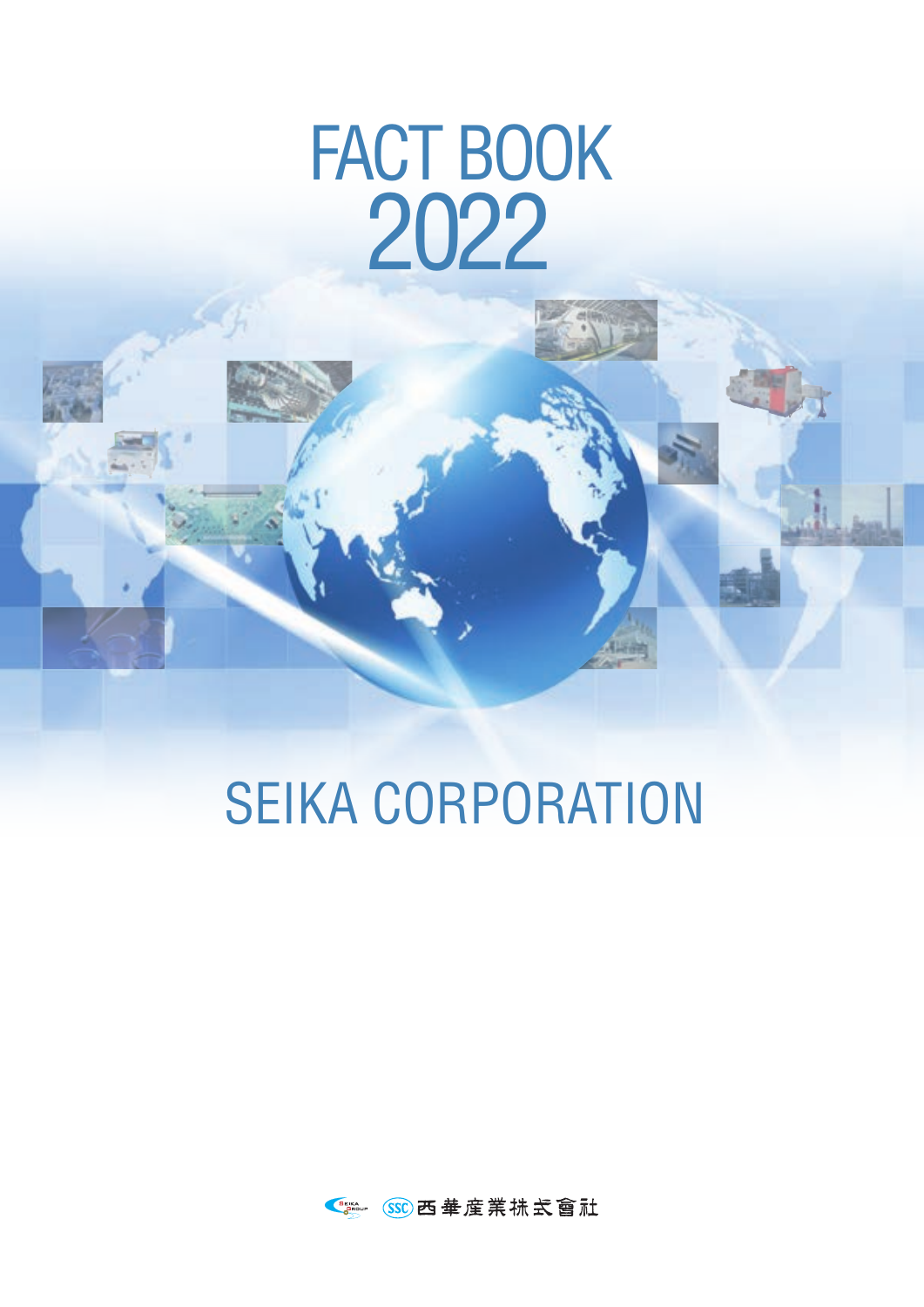## $\gg$  Consolidated Financial Highlights »連結財務ハイライト

|                                                                                                                                       | 2018/3   | 2019/3   | 2020/3             | 2021/3   | 2022/3   |
|---------------------------------------------------------------------------------------------------------------------------------------|----------|----------|--------------------|----------|----------|
| Amount of orders received<br>受注高                                                                                                      | 138,454  | 150,429  | 121,164            | 78,843   | 83,137   |
| Gross sales<br>取扱高                                                                                                                    |          |          |                    | 136,273  | 134,261  |
| Net sales<br>売上高                                                                                                                      | 165,585  | 157,145  | 140,677            | 71,933   | 85,307   |
| Operating profit<br>営業利益                                                                                                              | 2,598    | 2,118    | 2,809              | 2,581    | 3,824    |
| Ordinary profit<br>経常利益                                                                                                               | 2,877    | 2,418    | 3,122              | 2,906    | 3,879    |
| Profit attributable to owners of parent or Loss attributable to owners of parent $(\triangle)$<br>親会社株主に帰属する当期純利益又は親会社株主に帰属する当期純損失(△) | 1,655    | 1,587    | $\triangle$ 1,262  | 2,721    | 2,246    |
| Net assets<br>純資産額                                                                                                                    | 28,988   | 29,066   | 25,911             | 29,889   | 31,101   |
| Total assets<br>総資産額                                                                                                                  | 98,295   | 85,742   | 92,668             | 97,458   | 104,865  |
| Profit per share or Loss per share(△)(yen)<br>1株当たり当期純利益又は1株当たり当期純損失(△)(円)                                                            | 128.38   | 125.50   | $\triangle$ 100.73 | 221.87   | 186.85   |
| Net assets per share (yen)<br>1株当たり純資産(円)                                                                                             | 2,245.33 | 2,246.34 | 2,058.12           | 2,365.06 | 2,516.57 |
| Price-earnings ratio (times)<br>株価収益率 (PER) (倍)                                                                                       | 20.8     | 10.8     |                    | 7.0      | 8.6      |
| Price book-value ratio(times)<br>株価純資産倍率(PBR) (倍)                                                                                     | 1.19     | 0.60     | 0.53               | 0.65     | 0.64     |
| Equity ratio (%)<br>自己資本比率(%)                                                                                                         | 28.9     | 33.2     | 27.2               | 29.8     | 28.7     |
| Return on equity (%)<br>自己資本利益率(ROE)(%)                                                                                               | 5.9      | 5.6      | $\triangle$ 4.7    | 10.0     | 7.6      |
| Interest-bearing debt<br>有利子負債残高                                                                                                      | 8,906    | 9,044    | 8,989              | 7,618    | 5,534    |
| Debt to equity ratio (times)<br>D/Eレシオ(倍)                                                                                             | 0.36     | 0.35     | 0.38               | 0.29     | 0.21     |
|                                                                                                                                       |          |          |                    |          |          |

The Company adopted the Accounting Standard for Revenue Recognition (Accounting Standards Board of Japan (ASBJ) Statement No. 29, March 31, 2020) and other standards from the beginning<br>of the fiscal year ended March 31, 20 Upon the application of these accounting standards, sales from agent transactions previously recorded on a gross basis are now shown net of the corresponding cost of sales.

Net sales under the old accounting standards are shown as "Gross sales". ●「収益認識に関する会計基準」等を2022年3月期の期首から適用しており、2021年3月期の受注高および売上高については、当該会計基準を遡って適用した後の数値となっ<br>- ております。

なお、当該会計基準の適用にあたり、代理人取引に係る売上高は、仕入高と相殺した純額にて表示しております。相殺前の純額につきましては、取扱高として表示しております。

## $\langle \rangle$  **Segment Information** >> セグメント別事業概要



**Composition of net sales by segment**

#### **Subsidiaries and affiliates**

子会社・関連会社

| NIPPON DAIYA VALVE CO., LTD.         | 日本ダイヤバルブ株式会社                         |
|--------------------------------------|--------------------------------------|
| TAKEMOTO AND COMPANY LIMITED         | 株式会社竹本                               |
| Seika Digital Image CORPORATION      | 西華デジタルイメージ株式会社                       |
| Shikishimakiki Corporation           | 敷島機器株式会社                             |
| Seika Daiya Engine Co., Ltd.         | セイカダイヤエンジン株式会社                       |
| Seika Sangyo GmbH                    | Seika Sangyo GmbH                    |
| Tsurumi(Europe)GmbH                  | Tsurumi(Europe)GmbH                  |
| Tsurumi France S.A.S.                | Tsurumi France S.A.S.                |
| HYDREUTES, S.A.U.                    | HYDREUTES, S.A.U.                    |
| Marine Motors & Pumps N.V.           | Marine Motors & Pumps N.V.           |
| Tsurumi UK Limited                   | Tsurumi UK Limited                   |
| <b>Obart Pumps Limited</b>           | Obart Pumps Limited                  |
| SEIKA MACHINERY, INC.                | SEIKA MACHINERY, INC.                |
| SEIKA SHANGHAI Co., LTD              | 西曄貿易(上海)有限公司                         |
| TIANJIN DAIYA VALVE CO., LTD.        | 天津泰雅閥門有限公司                           |
| Seika Sangyo(Thailand)Co., Ltd.      | Seika Sangyo(Thailand)Co., Ltd.      |
| SEIKA SANGYO(VIETNAM)COMPANY LIMITED | SEIKA SANGYO(VIETNAM)COMPANY LIMITED |
| S-TEC CO., LTD.                      | エステック株式会社                            |
| TEN FEET WRIGHT INC.                 | 株式会社テンフィートライト                        |
| MEINAN KYODO ENERGY CO.,LTD.         | 名南共同エネルギー株式会社                        |

(**In million yen**/百万円)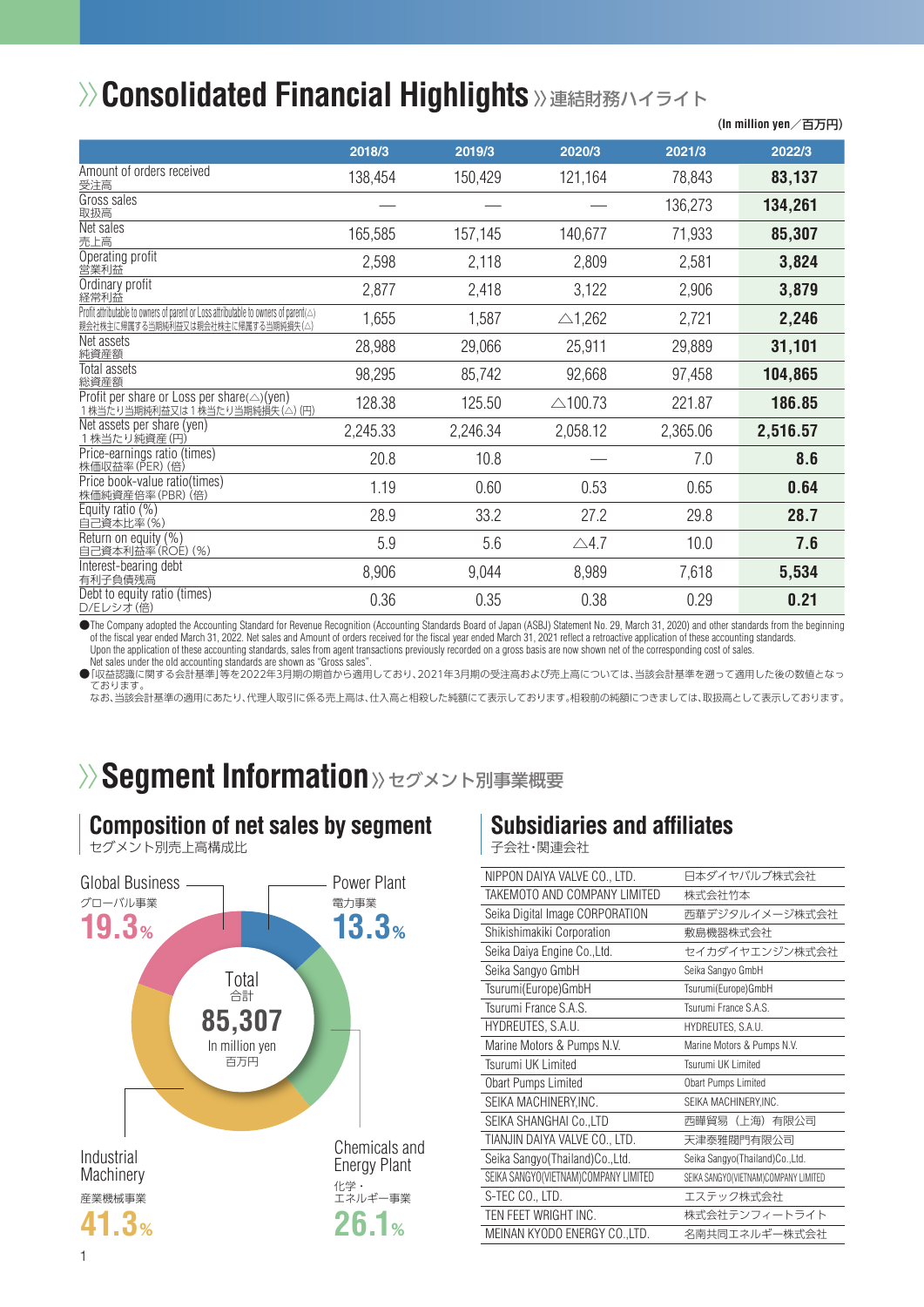#### **Net sales by segment**

セグメント別売上高

|                                          | 2021/3 | 2022/3 |
|------------------------------------------|--------|--------|
| Power Plant<br>電力事業                      | 12.156 | 11,363 |
| Chemicals and Energy Plant<br>化学・エネルギー事業 | 11,100 | 22,261 |
| Industrial Machinery<br>産業機械事業           | 37.067 | 35,191 |
| Global Business<br>グローバル事業               | 11.608 | 16.490 |
| Total<br>合計                              | 71,933 | 85,307 |

#### **Overseas sales**

海外売上高



#### **Composition of net sales by region**

地域別売上高構成比



#### **Operating profit by segment**

セグメント別営業利益

| $(\ln$ million yen $\angle$ 百万円) |                                          |               | (In million yen /百万円) |
|----------------------------------|------------------------------------------|---------------|-----------------------|
| 2022/3                           |                                          | 2021/3        | 2022/3                |
| 11,363                           | Power Plant<br>電力事業                      | 1.325         | 1,192                 |
| 22,261                           | Chemicals and Energy Plant<br>化学・エネルギー事業 | 84            | 745                   |
| 35,191                           | Industrial Machinery<br>産業機械事業           | 1.179         | 1,143                 |
| 16,490                           | <b>Global Business</b><br>グローバル事業        | $\triangle$ 7 | 733                   |
| 85,307                           | Total<br>合計                              | 2,581         | 3,815                 |

#### **Overseas sales to net sales**



The Company adopted the Accounting Standard for Revenue Recognition (Accounting Standards Board of Japan (ASBJ) Statement No. 29, March 31, 2020) and other standards from the beginning of the fiscal year ended March 31, 20 standards.

●「収益認識に関する会計基準」等を2022年3月期の期首から適用してお<br>- り、2021年3月期の海外売上高比率については、当該会計基準を遡って<br>- 適用した後の売上高を基に算出しております。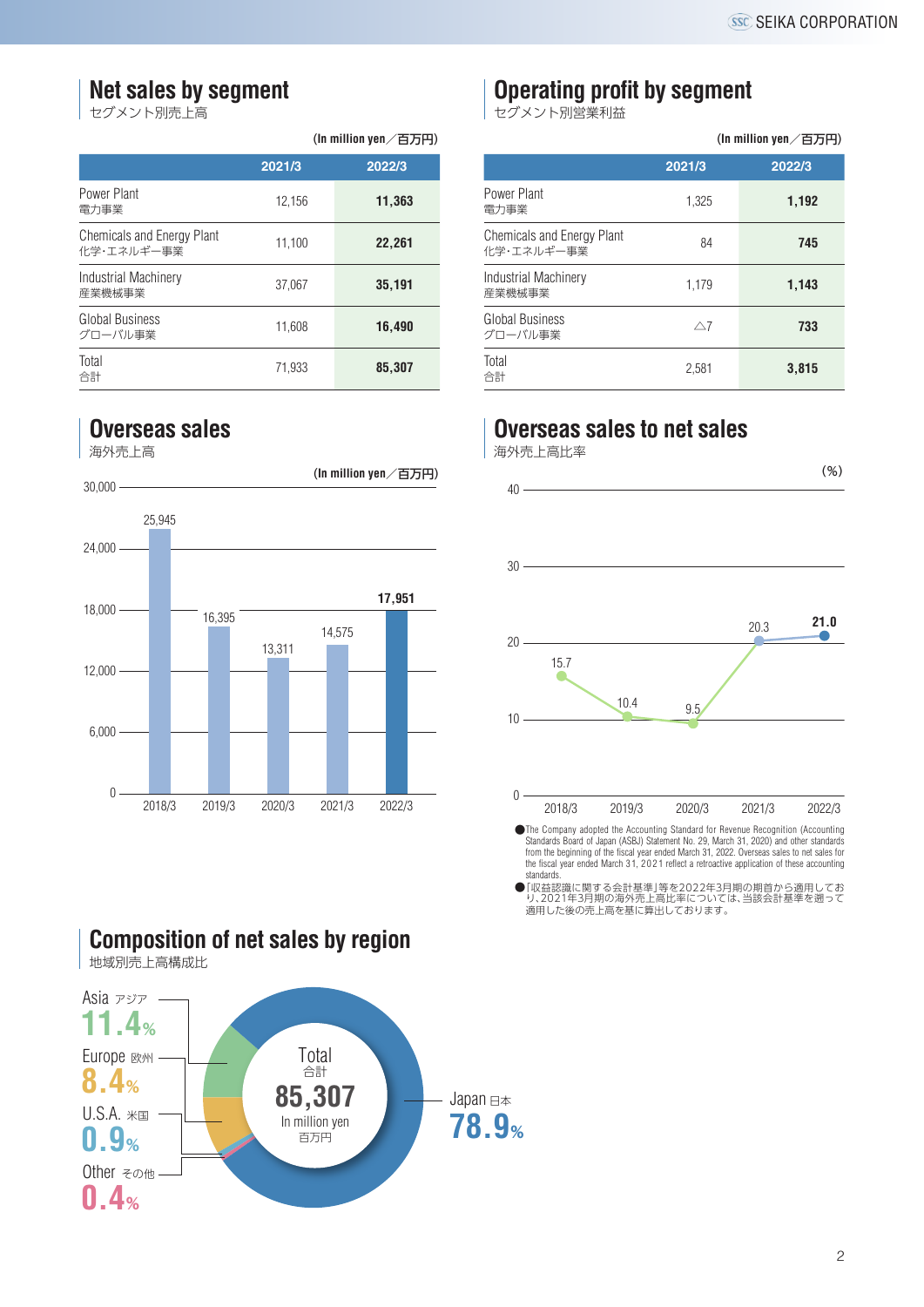## $\rangle$ > Profitability Indices >> 収益性指標



## **Operating profit**

#### **Profit attributable to owners of parent**

親会社株主に帰属する当期純利益



#### **Ordinary profit**

経常利益



#### **Profit per share**

1株当たり当期純利益



|                                                      |                                                                                                                             | 2018/3 | 2019/3 | 2020/3             | 2021/3 | 2022/3 |
|------------------------------------------------------|-----------------------------------------------------------------------------------------------------------------------------|--------|--------|--------------------|--------|--------|
| Operating profit                                     | 営業利益                                                                                                                        | 2.598  | 2.118  | 2.809              | 2.581  | 3,824  |
| Ordinary profit                                      | 経常利益                                                                                                                        | 2.877  | 2.418  | 3.122              | 2.906  | 3,879  |
|                                                      | Profit attributable to owners of parent or 親会社株主に帰属する当期純利益又は<br>Loss attributable to owners of parent(△) 親会社株主に帰属する当期純損失(△) | 1,655  | 1.587  | $\triangle$ 1.262  | 2.721  | 2,246  |
| Profit per share or<br>Loss per share( $\triangle$ ) | 1 株当たり当期純利益又は<br>1株当たり当期純損失(△)                                                                                              | 128.38 | 125.50 | $\triangle$ 100.73 | 221.87 | 186.85 |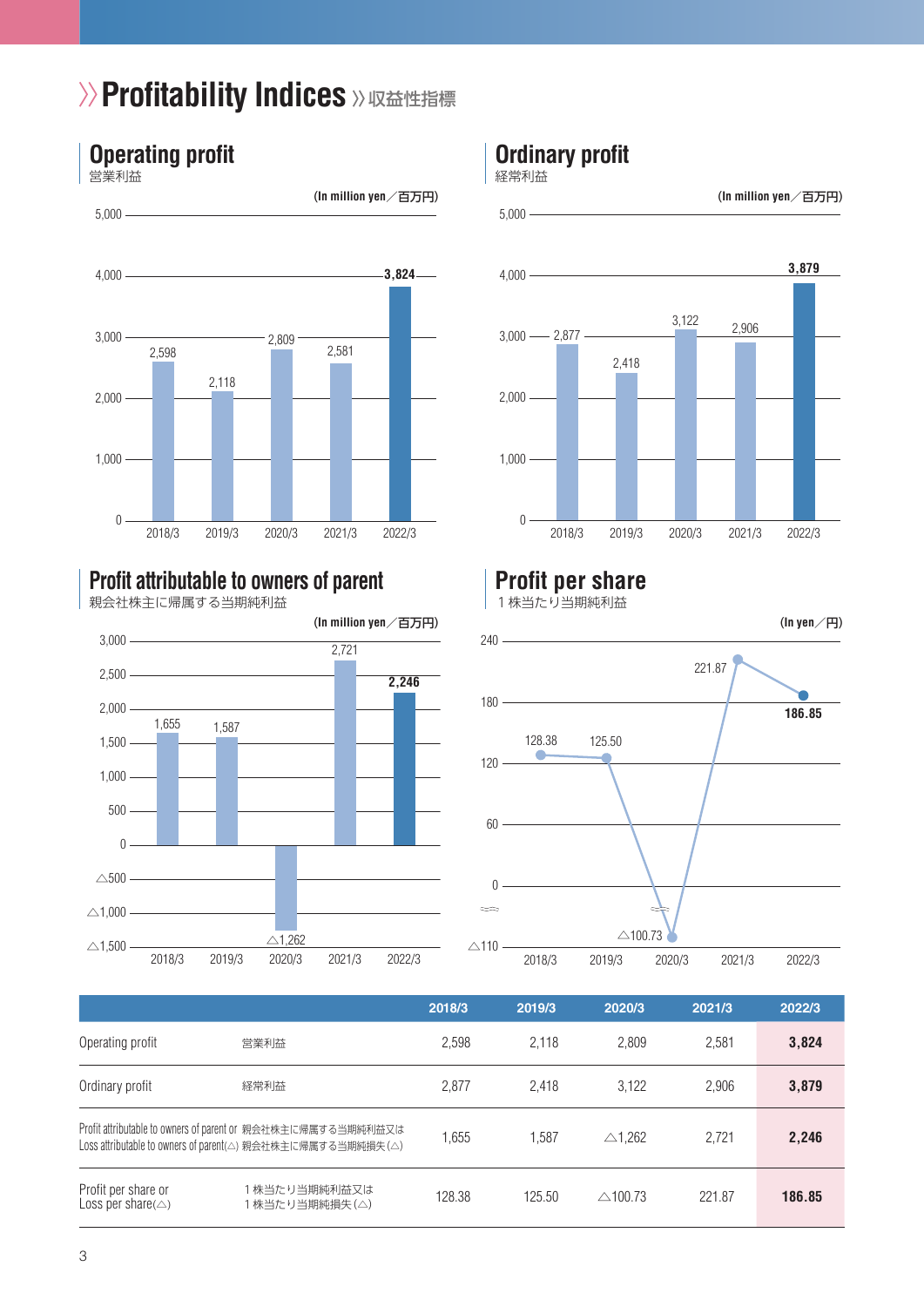## $\gg$  **Soundness Indices** » 健全性指標



#### **Net assets / Total assets**

純資産額/総資産額

#### **Net assets per share**

-<br>1株当たり純資産





### **Interest-bearing debt / Debt to equity ratio**



|                       |         | 2018/3   | 2019/3   | 2020/3   | 2021/3   | 2022/3   |
|-----------------------|---------|----------|----------|----------|----------|----------|
| Net assets            | 純資産額    | 28,988   | 29.066   | 25.911   | 29.889   | 31,101   |
| Total assets          | 総資産額    | 98.295   | 85.742   | 92.668   | 97.458   | 104.865  |
| Equity ratio          | 自己資本比率  | 28.9     | 33.2     | 27.2     | 29.8     | 28.7     |
| Net assets per share  | 株当たり純資産 | 2.245.33 | 2.246.34 | 2.058.12 | 2.365.06 | 2,516.57 |
| Interest-bearing debt | 有利子負債残高 | 8.906    | 9.044    | 8.989    | 7.618    | 5,534    |
| Debt to equity ratio  | D/Eレシオ  | 0.36     | 0.35     | 0.38     | 0.29     | 0.21     |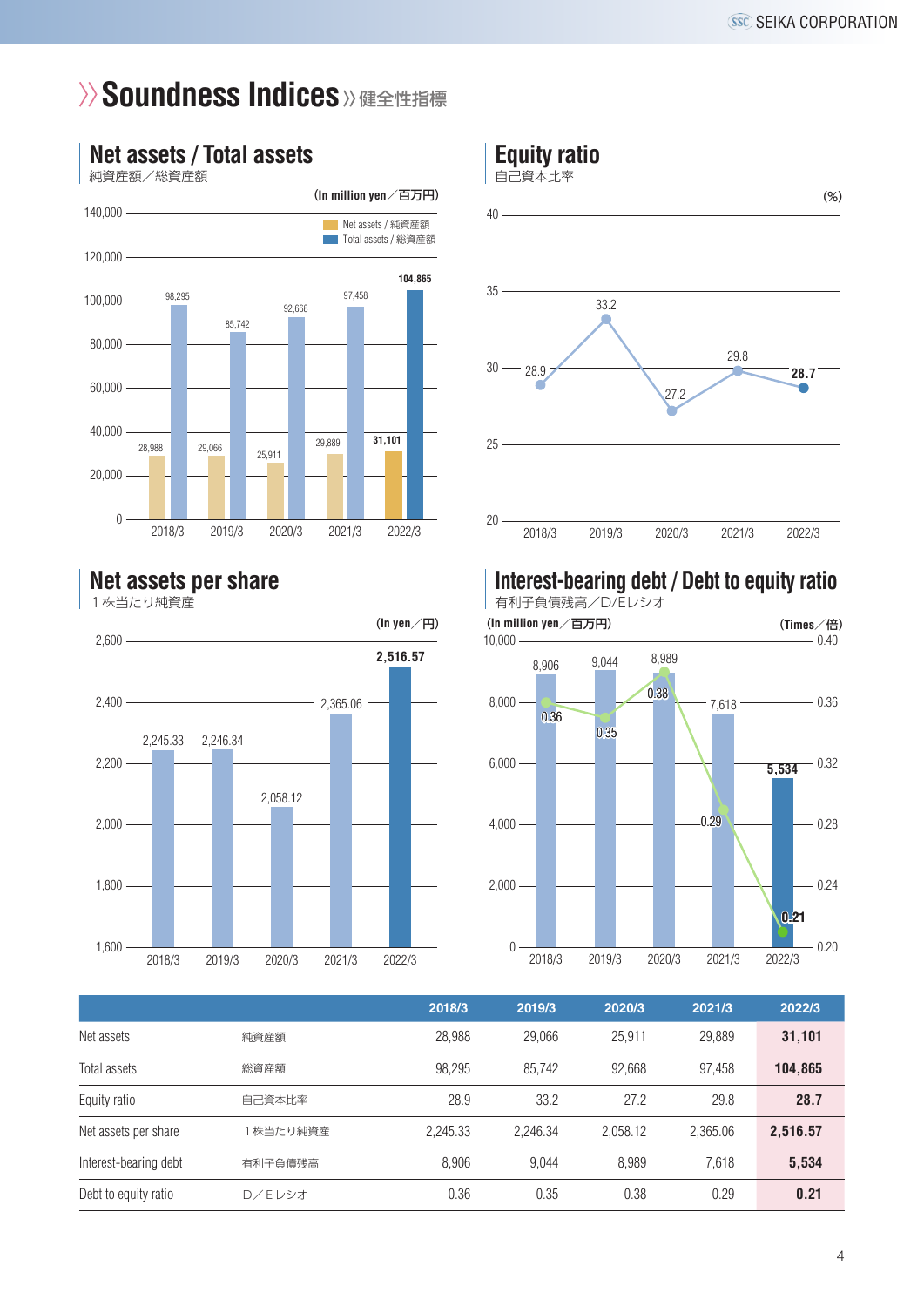## $\gg$  Investment Indices »投資指標



| Return on equity        | 自己資本利益率  | 5.9   | 5.6   | $\triangle$ 4.7 | 10.0  | 7.6   |
|-------------------------|----------|-------|-------|-----------------|-------|-------|
| Price-earnings ratio    | 株価収益率    | 20.8  | 10.8  |                 | 7.0   | 8.6   |
| Price book-value ratio  | 株価純資産倍率  | 1.19  | 0.60  | 0.53            | 0.65  | 0.64  |
| Cash dividend per share | 1株当たり配当金 | 55.00 | 45.00 | 45.00           | 45.00 | 65.00 |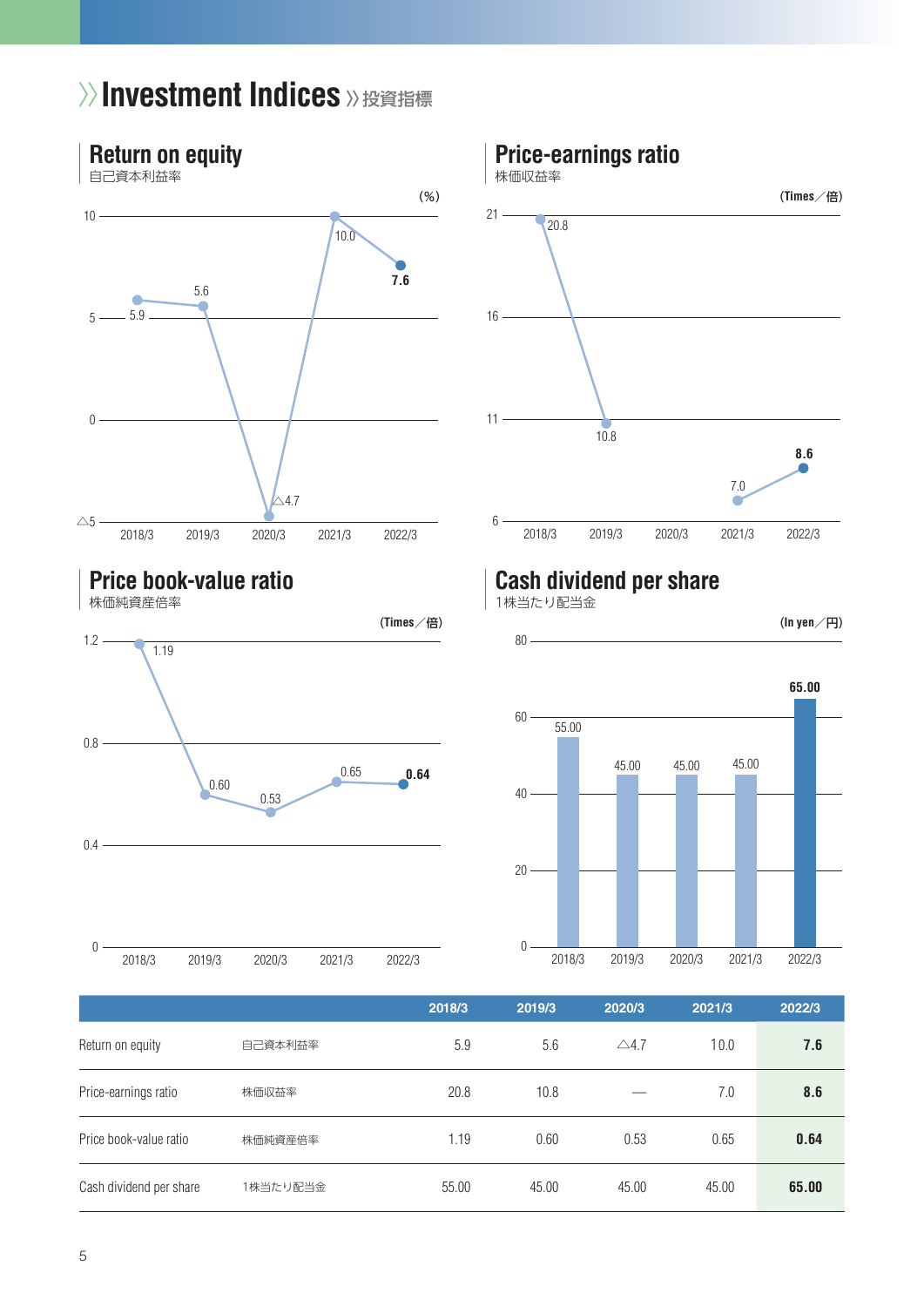## $\gg$  **Consolidated Statement of Income** »連結損益計算書

|                                                               |                 |                 | (In million yen $\angle$ 百万円) |
|---------------------------------------------------------------|-----------------|-----------------|-------------------------------|
|                                                               |                 | 2021/3          | 2022/3                        |
| <b>Net sales</b>                                              | 売上高             | 71,933          | 85,307                        |
| Cost of sales                                                 | 売上原価            | 57,260          | 67,280                        |
| <b>Gross profit</b>                                           | 売上総利益           | 14,672          | 18,026                        |
| Selling, general and administrative expenses                  | 販売費及び一般管理費      | 12,091          | 14,202                        |
| <b>Operating profit</b>                                       | 営業利益            | 2,581           | 3,824                         |
| Non-operating income                                          | 営業外収益           |                 |                               |
| Interest income                                               | 受取利息            | 16              | 19                            |
| Dividend income                                               | 受取配当金           | 228             | 259                           |
| Gain on sale of securities                                    | 有価証券売却益         | 9               | 7                             |
| Share of profit of entities accounted for using equity method | 持分法による投資利益      | 63              |                               |
| Foreign exchange gains                                        | 為替差益            | 112             | 67                            |
| Other                                                         | その他             | 95              | 107                           |
| Total non-operating income                                    | 営業外収益合計         | 525             | 460                           |
| Non-operating expenses                                        | 営業外費用           |                 |                               |
| Interest expenses                                             | 支払利息            | 135             | 62                            |
| Loss on sale of notes receivable - trade                      | 手形売却損           | 12              | 20                            |
| Share of loss of entities accounted for using equity method   | 持分法による投資損失      |                 | 265                           |
| Other                                                         | その他             | 52              | 57                            |
| Total non-operating expenses                                  | 営業外費用合計         | 200             | 405                           |
| <b>Ordinary profit</b>                                        | 経常利益            | 2,906           | 3,879                         |
| Extraordinary income                                          | 特別利益            |                 |                               |
| Gain on sale of non-current assets                            | 固定資産売却益         |                 | 166                           |
| Gain on sale of investment securities                         | 投資有価証券売却益       | 10              | 3                             |
| Total extraordinary income                                    | 特別利益合計          | 10              | 170                           |
| Extraordinary losses                                          | 特別損失            |                 |                               |
| Loss on valuation of investment securities                    | 投資有価証券評価損       | 15              |                               |
| Loss on sale of shares of subsidiaries and associates         | 関係会社株式売却損       | 70              |                               |
| Total extraordinary losses                                    | 特別損失合計          | 86              |                               |
| <b>Profit before income taxes</b>                             | 税金等調整前当期純利益     | 2,831           | 4,050                         |
| Income taxes - current                                        | 法人税、住民税及び事業税    | 697             | 1,300                         |
| Income taxes - deferred                                       | 法人税等調整額         | $\triangle$ 670 | 416                           |
| Total income taxes                                            | 法人税等合計          | 27              | 1,717                         |
| <b>Net Profit</b>                                             | 当期純利益           | 2,804           | 2,333                         |
| Profit attributable to non-controlling interests              | 非支配株主に帰属する当期純利益 | 82              | 86                            |
| Profit attributable to owners of parent                       | 親会社株主に帰属する当期純利益 | 2,721           | 2,246                         |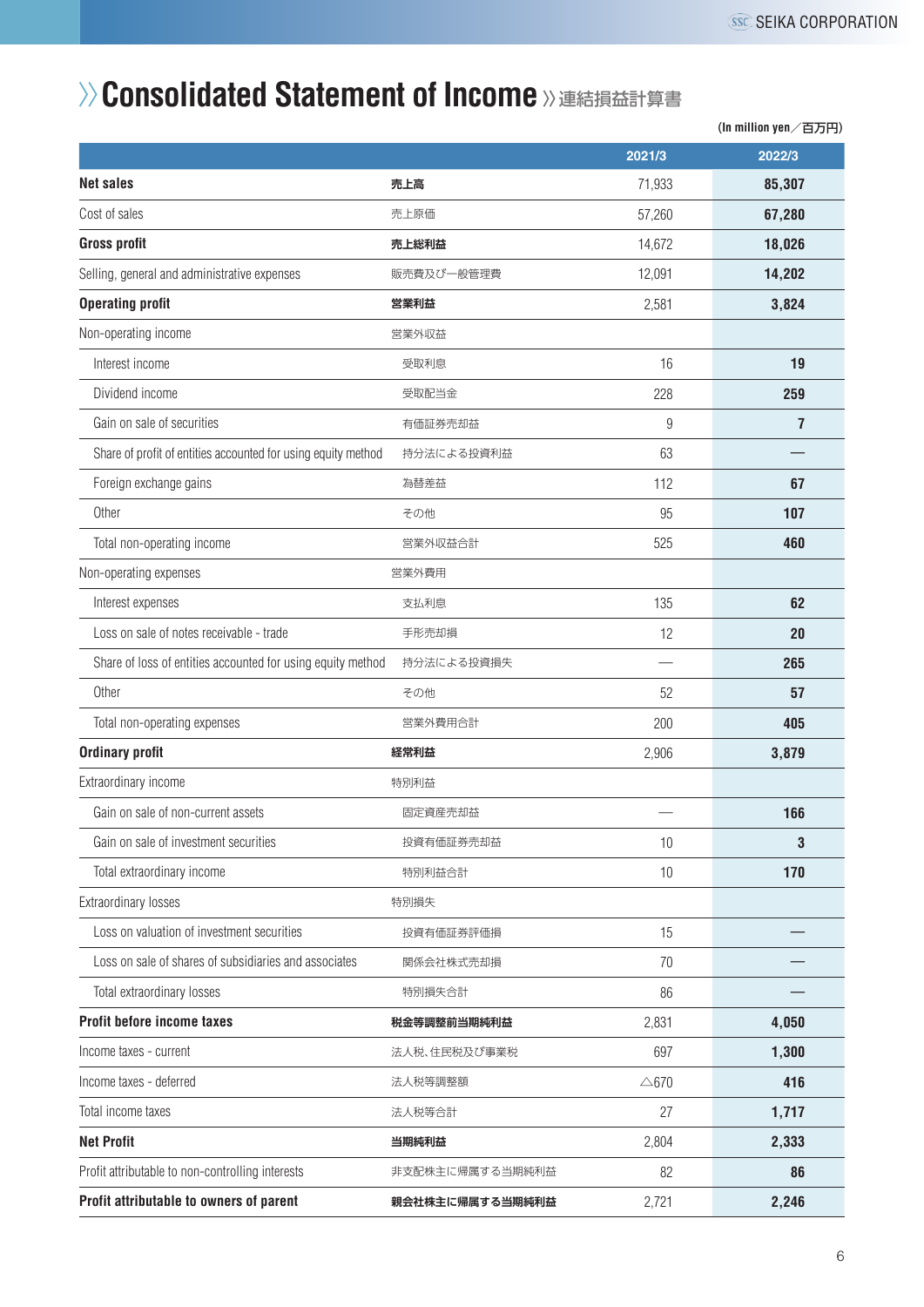## $\gg$  Consolidated Balance Sheet 》連結貸借対照表

|                                                               |                |                 | (In million yen/百万円) |
|---------------------------------------------------------------|----------------|-----------------|----------------------|
|                                                               |                | 2021/3          | 2022/3               |
| <b>Assets</b>                                                 | 資産の部           |                 |                      |
| <b>Current assets</b>                                         | 流動資産           | 81,371          | 89,746               |
| Cash and deposits                                             | 現金及び預金         | 15,763          | 17,334               |
| Notes and accounts receivable - trade,<br>and contract assets | 受取手形、売掛金及び契約資産 | 36,159          | 36,029               |
| Investments in leases                                         | リース投資資産        | 121             | 109                  |
| Securities                                                    | 有価証券           | 157             | 157                  |
| Merchandise and finished goods                                | 商品及び製品         | 6,089           | 5,362                |
| Work in process                                               | 仕掛品            | 364             | 457                  |
| Raw materials and supplies                                    | 原材料及び貯蔵品       | 1,183           | 1,188                |
| Advance payments to suppliers                                 | 前渡金            | 20,639          | 28,551               |
| Other                                                         | その他            | 1,044           | 687                  |
| Allowance for doubtful accounts                               | 貸倒引当金          | $\triangle$ 151 | $\triangle$ 132      |
| <b>Non-current assets</b>                                     | 固定資産           | 16,087          | 15,119               |
| Property, plant and equipment                                 | 有形固定資産         | 2,816           | 2,743                |
| Buildings and structures                                      | 建物及び構築物        | 929             | 839                  |
| Machinery, equipment and vehicles                             | 機械装置及び運搬具      | 227             | 225                  |
| Tools, furniture and fixtures                                 | 工具、器具及び備品      | 297             | 289                  |
| Fixed assets for rent, net                                    | 賃貸用資産          | 671             | 669                  |
| Leased assets                                                 | リース資産          | 85              | 110                  |
| Land                                                          | 土地             | 604             | 609                  |
| Construction in progress                                      | 建設仮勘定          | 1               |                      |
| Intangible assets                                             | 無形固定資産         | 834             | 793                  |
| Goodwill                                                      | のれん            | 490             | 346                  |
| Right to use facilities                                       | 施設利用権          | 105             | 117                  |
| Software                                                      | ソフトウエア         | 233             | 321                  |
| Other                                                         | その他            | 4               | $\overline{1}$       |
| Investments and other assets                                  | 投資その他の資産       | 12,436          | 11,582               |
| Investment securities                                         | 投資有価証券         | 11,271          | 10,439               |
| Long-term loans receivable                                    | 長期貸付金          | 31              | 36                   |
| Deferred tax assets                                           | 繰延税金資産         | 587             | 582                  |
| Other                                                         | その他            | 564             | 544                  |
| Allowance for doubtful accounts                               | 貸倒引当金          | $\triangle$ 19  | $\triangle$ 20       |
| <b>Total assets</b>                                           | 資産合計           | 97,458          | 104,865              |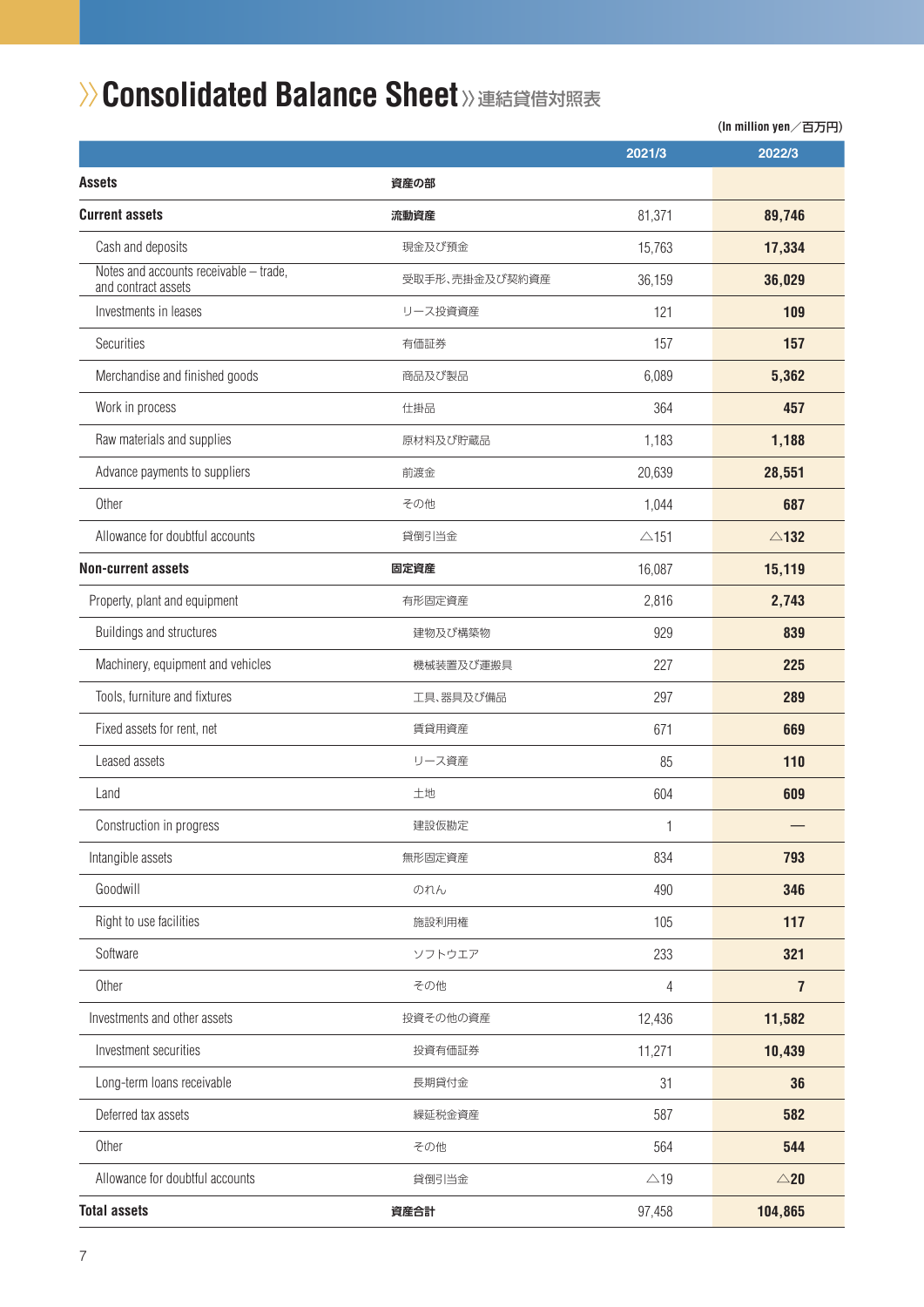|                                                       |               | 2021/3          | 2022/3          |
|-------------------------------------------------------|---------------|-----------------|-----------------|
| <b>Liabilities</b>                                    | 負債の部          |                 |                 |
| <b>Current liabilities</b>                            | 流動負債          | 64,536          | 70,409          |
| Notes and accounts payable - trade                    | 支払手形及び買掛金     | 32,730          | 31,602          |
| Short-term borrowings                                 | 短期借入金         | 6,365           | 5,506           |
| Current portion of long-term borrowings               | 1年内返済予定の長期借入金 | 1,200           |                 |
| Lease liabilities                                     | リース債務         | 31              | 39              |
| Accounts payable - other                              | 未払金           | 969             | 1,645           |
| Income taxes payable                                  | 未払法人税等        | 184             | 660             |
| Advances received from customers                      | 前受金           | 21,913          | 29,354          |
| Provision for bonuses                                 | 賞与引当金         | 557             | 650             |
| Provision for bonuses for directors                   | 役員賞与引当金       | 38              | 79              |
| Other                                                 | その他           | 544             | 871             |
| <b>Non-current liabilities</b>                        | 固定負債          | 3,032           | 3,354           |
| Long-term borrowings                                  | 長期借入金         | 53              | 27              |
| Lease liabilities                                     | リース債務         | 59              | 79              |
| Retirement benefit liability                          | 退職給付に係る負債     | 2,581           | 2,572           |
| Provision for retirement benefits for directors       | 役員退職慰労引当金     | 25              | 22              |
| Deferred tax liabilities                              | 繰延税金負債        | 4               | 249             |
| Other                                                 | その他           | 308             | 403             |
| <b>Total liabilities</b>                              | 負債合計          | 67,568          | 73,764          |
| <b>Net assets</b>                                     | 純資産の部         |                 |                 |
| Shareholders' equity                                  | 株主資本          | 25,888          | 26,994          |
| Share capital                                         | 資本金           | 6,728           | 6,728           |
| Capital surplus                                       | 資本剰余金         | 2,097           | 2,097           |
| Retained earnings                                     | 利益剰余金         | 17,907          | 18,734          |
| Treasury shares                                       | 自己株式          | $\triangle 844$ | $\triangle$ 564 |
| Accumulated other comprehensive income                | その他の包括利益累計額   | 3,120           | 3,111           |
| Valuation difference on available-for-sale securities | その他有価証券評価差額金  | 3,206           | 2,813           |
| Foreign currency translation adjustment               | 為替換算調整勘定      | $\triangle$ 78  | 296             |
| Remeasurements of defined benefit plans               | 退職給付に係る調整累計額  | $\triangle$ 7   | $\mathbf{1}$    |
| Share acquisition rights                              | 新株予約権         | 258             | 282             |
| Non-controlling interests                             | 非支配株主持分       | 621             | 713             |
| <b>Total net assets</b>                               | 純資産合計         | 29,889          | 31,101          |
| <b>Total liabilities and net assets</b>               | 負債及び純資産合計     | 97,458          | 104,865         |

#### (**In million yen**/百万円)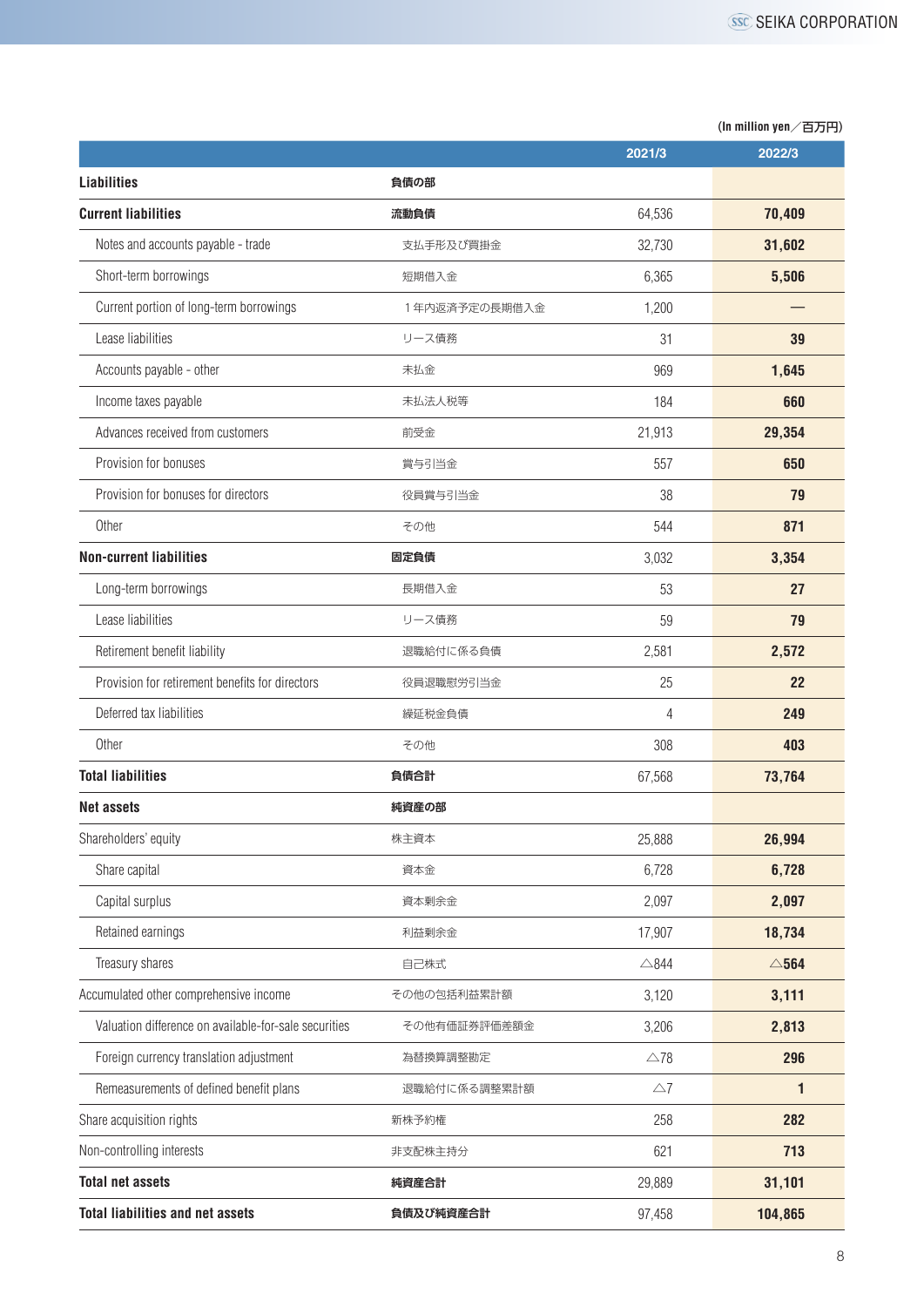## $\langle \rangle$  **Consolidated Statement of Cash Flows** » 連結キャッシュ・フロー計算書

#### (**In million yen**/百万円)

|                                                             |                     | 2021/3            | 2022/3            |
|-------------------------------------------------------------|---------------------|-------------------|-------------------|
| Net cash provided by (used in) operating activities         | 営業活動によるキャッシュ・フロー    | 4.137             | 4,971             |
| Net cash provided by (used in) investing activities         | 投資活動によるキャッシュ・フロー    | $\triangle$ 1.566 | 1,125             |
| Net cash provided by (used in) financing activities         | 財務活動によるキャッシュ・フロー    | $\triangle$ 1.903 | $\triangle$ 3.304 |
| Effect of exchange rate change on cash and cash equivalents | 現金及び現金同等物に係る換算差額    | 21                | 171               |
| Net increase (decrease) in cash and cash equivalents        | 現金及び現金同等物の増減額(△は減少) | 689               | 2,964             |
| Cash and cash equivalents at beginning of period            | 現金及び現金同等物の期首残高      | 13.346            | 14,035            |
| Cash and cash equivalents at end of period                  | 現金及び現金同等物の期末残高      | 14.035            | 17,000            |

## $\gg$  Stock Information  $\gg$ 株式情報

| Total number of authorized shares (Shares)  | 発行可能株式総数(株) | 37.705.800 |
|---------------------------------------------|-------------|------------|
| Total number of outstanding shares (Shares) | 発行済株式の総数(株) | 11.977.250 |
| Number of shareholders                      | 株主数(名)      | 7.488      |

●Treasury stock 343,400 shares are not included in the total number of outstanding shares.

●発行済株式の総数に、自己株式343,400株を含んでおりません。

## $\gg$  **Major Shareholders** »大株主の状況

| Name of shareholders<br>株主名                                                            | Number of shares held Investment ratio<br>(Thousand shares)<br>持株数 (千株) | (% )<br>出資比率(%) |
|----------------------------------------------------------------------------------------|-------------------------------------------------------------------------|-----------------|
| The Master Trust Bank of Japan, Ltd.<br>(Trust Account)<br>日本マスタートラスト<br>信託銀行株式会社(信託口) | 1.300                                                                   | 10.85           |
| Hikari Tsushin K.K.<br>光通信株式会社                                                         | 891                                                                     | 7.44            |
| Mitsubishi Heavy Industries, Ltd.<br>三菱重工業株式会社                                         | 826                                                                     | 6.90            |
| MUFG Bank, Ltd.<br>株式会社三菱UFJ銀行                                                         | 400                                                                     | 3.34            |
| Custody Bank of Japan, Ltd.<br>(Trust Account)<br>株式会社日本カストディ銀行(信託口)                   | 356                                                                     | 2.98            |

| Name of shareholders<br>株主名                       | Number of shares held Investment ratio<br>(Thousand shares)<br>持株数 (千株) | (% )<br>出資比率(%) |
|---------------------------------------------------|-------------------------------------------------------------------------|-----------------|
| Yamaguchi Bank, Ltd.<br>株式会社山口銀行                  | 352                                                                     | 2.95            |
| Nikkiso Co., Ltd.<br>日機装株式会社                      | 318                                                                     | 2.66            |
| Mitsubishi Electric Corporation<br>三菱電機株式会社       | 286                                                                     | 2.39            |
| Tsurumi Manufacturing Co., Ltd.<br>株式会社鶴見製作所      | 267                                                                     | 2 23            |
| Sumitomo Mitsui Banking Corporation<br>株式会社三井住友銀行 | 234                                                                     | 1.96            |

●Seika owns 343,400 treasury shares at the end of March 2021, but it is excluded from Major Shareholders. Investment ratio is calculated based on the total number of outstanding shares not includ-

Total 合計

千株 Thousand shares **12,320**

ing treasury stock. ●当社は自己株式343,400株を保有しておりますが、上記大株主から除いております。また、出資比率は、自己株式を控除して計算しております。

## $\gg$  Status of Shares by Shareholder  $\gg$  所有者別株式の状況



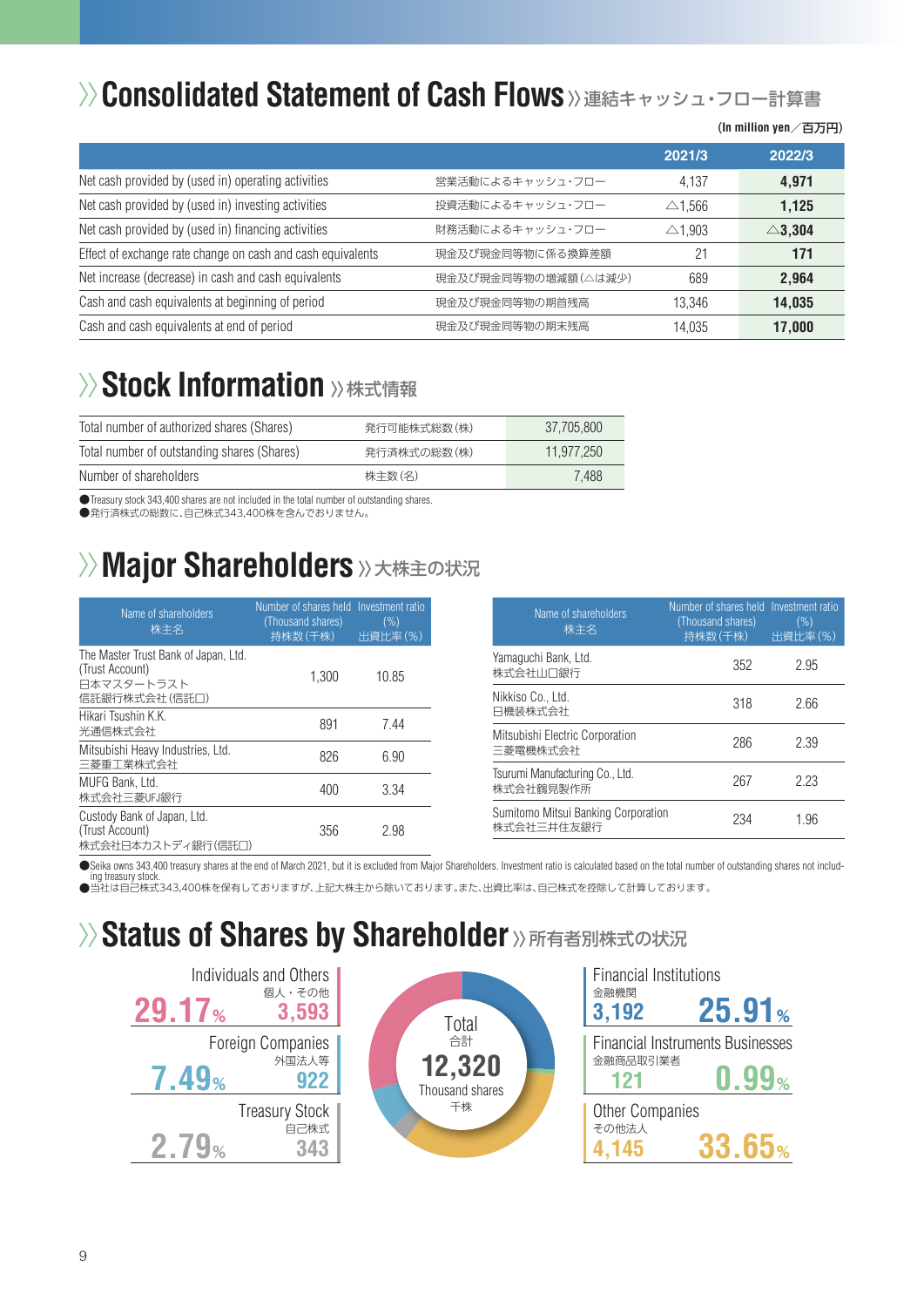## **Outline of the Company** >> 会社概要

(**As of March 31,2022**/2022年3月31日現在)

| <b>Trading Name</b> | 商号    | SEIKA CORPORATION                                                                                                                                                                     | 西華産業株式会社                                            |
|---------------------|-------|---------------------------------------------------------------------------------------------------------------------------------------------------------------------------------------|-----------------------------------------------------|
| Securities Code     | 証券コード | 8061                                                                                                                                                                                  | 8061                                                |
| Establishment       | 設立    | Oct. 1,1947                                                                                                                                                                           | 1947年10月1日                                          |
| President           | 代表者   | Akihiko Sakurai                                                                                                                                                                       | 櫻井 昭彦                                               |
| Head Office         | 本社    | Shin - Tokyo Bldg., 3-1, Marunouchi 3-chome, Chiyoda-ku,<br>Tokyo 100-0005                                                                                                            | 〒100-0005<br>東京都千代田区丸の内三丁目3番1号(新東京ビル)               |
| Capital Stock       | 資本金   | 6,728 million yen (Listed on the Prime Market of Tokyo stock<br>Exchange *From April 4, 2022)                                                                                         | 67億28百万円(東証プライム市場上場 ※2022年4月<br>4日から)               |
| Employees           | 従業員数  | Consolidated: 977 Non-consolidated: 317                                                                                                                                               | 連結:977名<br>単体:317名                                  |
| Core Business       | 主要事業  | Import/Export and Domestic Sales for Power generating,<br>and other Plant, Engineering, Machinery, Tools, Environmental<br>protection system, Electronics and information equipments. | 各種プラント及び補機類、機械装置・機器類、環境保全<br>設備、電子情報システム機器類の販売及び輸出入 |

## **List of Directors** >> 役員一覧

| Representative Director President and CEO<br>代表取締役 | 社長執行役員                                                      | Akihiko Sakurai<br>櫻井<br>昭彦 |
|----------------------------------------------------|-------------------------------------------------------------|-----------------------------|
| Director<br>取締役                                    | Senior Managing Executive Officer Yasumasa Kawana<br>専務執行役員 | 川名 康正                       |
| Director<br>取締役                                    | Senior Executive Officer<br>上席執行役員                          | Tomoaki Hasegawa<br>長谷川 智昭  |
| Director<br>取締役                                    | 社長付                                                         | Masanori Takahashi<br>髙橋 正憲 |
| Director<br>取締役                                    | 社長付                                                         | Hajime Goto<br>後藤<br>棊      |
| Outside Director<br>取締役(社外取締役)                     |                                                             | Yuko Shirai<br>白井 裕子        |
| Outside Director<br>取締役(社外取締役)                     |                                                             | Takahisa Fukao<br>深尾 降久     |
| Outside Director<br>取締役(社外取締役)                     |                                                             | Kiyomi Miyata<br>宮田 清巳      |
| Full-time Auditor<br>常勤監査役                         |                                                             | Masashi Takahashi<br>髙橋の昌志  |
| Full-time Auditor<br>常勤監査役                         |                                                             | Masanori Abe<br>阿部 正典       |

#### (**As of April 1, 2022**/2022年4月1日現在)

| Auditor<br>監査役 |                                      | Yasutaka Keno<br>手野 泰孝      |
|----------------|--------------------------------------|-----------------------------|
| Auditor<br>監査役 |                                      | Yoshihiko Nakamura<br>中村 嘉彦 |
|                | Managing Executive Officer<br>常務執行役員 | Hirohisa Masuda<br>増田 博久    |
|                | Senior Executive Officer<br>上席執行役員   | Noriyuki Takahashi<br>髙橋 紀行 |
|                | <b>Executive Officer</b><br>執行役員     | Kazutoshi Usui<br>碓井 一俊     |
|                | <b>Executive Officer</b><br>執行役員     | Masakazu Ozaki<br>尾崎 雅一     |
|                | <b>Executive Officer</b><br>執行役員     | Yuki Kinoshita<br>木下 雄貴     |
|                | <b>Executive Officer</b><br>執行役員     | Tatsuhiko Nojiri<br>野尻 竜彦   |
|                | <b>Executive Officer</b><br>執行役員     | Akira Yumen<br>湯面<br>彰      |
|                | <b>Executive Officer</b><br>執行役員     | Yuji Honda<br>本多 裕二         |